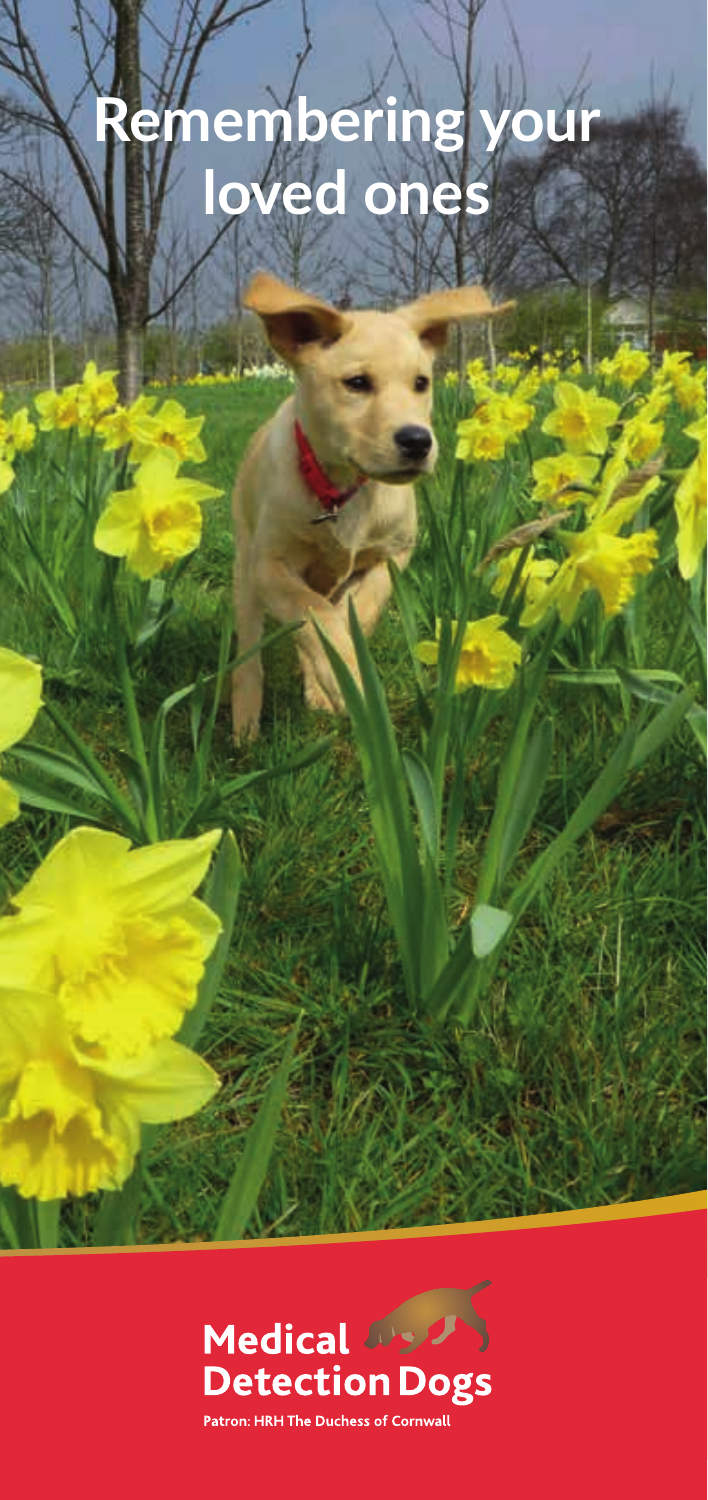When you lose someone you love it can be helpful to do something positive to honour their memory. In memoriam donations, can be a lasting way to remember someone special or mark the loss of a much-loved animal companion.

Making a gift in your loved one's name is a wonderful way to keep their memory alive. Family and friends can remember someone special, bringing great comfort at a time of sadness. Every gift is deeply appreciated and helps us to continue our important work.

There are a variety of ways in which to make a gift. We understand the deeply personal nature of these gifts and know you may want some time to consider it. If you have any questions, please do get in touch.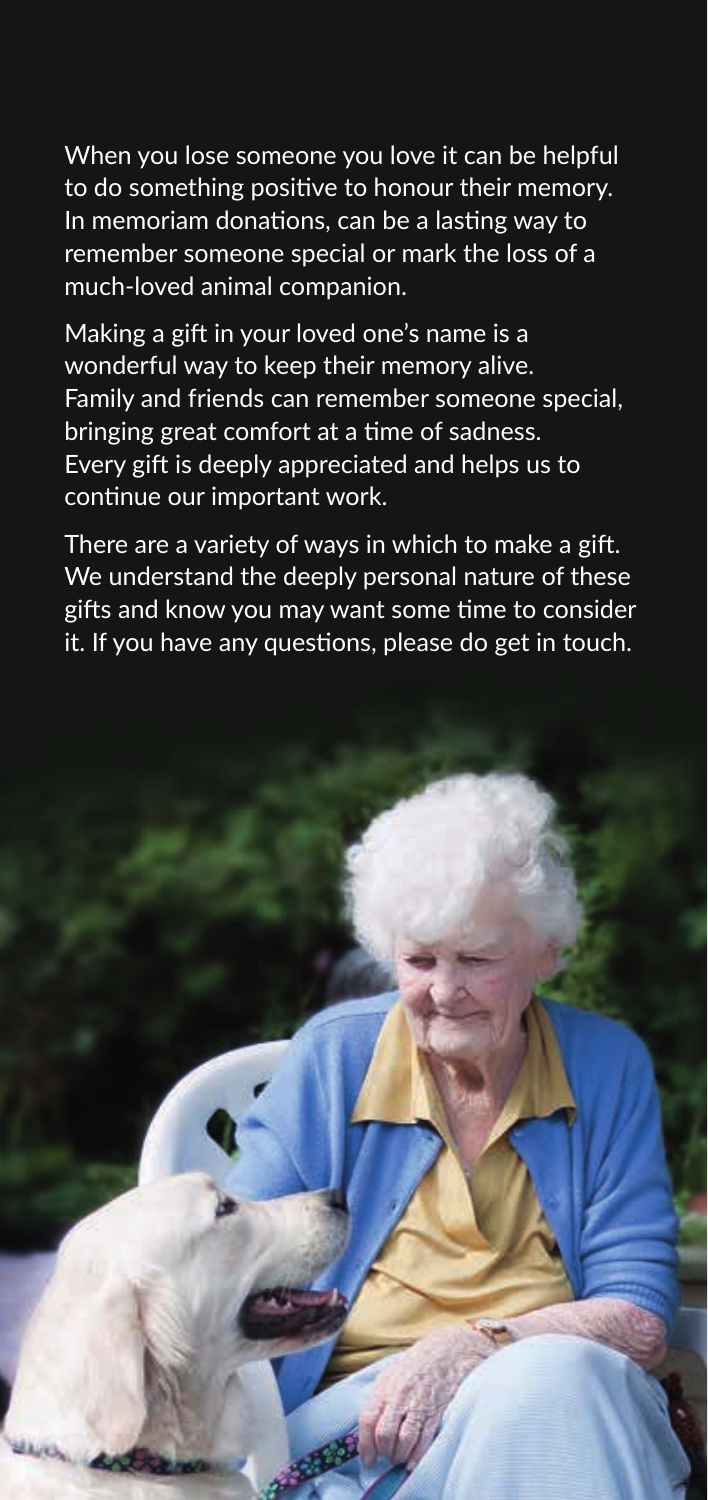## **Leave a Gift in your Will**

Leaving a gift in your Will to Medical Detection Dogs will cost you nothing today, but will help us to achieve our goals in years to come – making a real difference and saving and changing lives.

Your gift could enable us to expand our work, help complete our on-going disease detection studies and reduce our 18 month to 3 year waiting list by training more life-saving alert assistance dogs.

For more information please request our gift in Wills brochure by emailing

legacy@medicaldetectiondogs.org.uk

# **Donation in lieu of flowers**

Many people now specify that they do not wish to have flowers at their funerals, preferring money to be donated to a cause that was close to their loved one's heart.

Long after funeral flowers would have faded, a donation in memory of a loved one can leave a lasting memorial and help Medical Detection Dogs to save and change more lives.

Many funeral directors are willing to arrange the collection and send it to us on your behalf at this difficult time.

For more information please visit our website www.medicaldetectiondogs.org.uk/donations-inlieu-of-flowers

*"At the end of the day, the only questions I will ask myself are… Did I love enough? Did I laugh enough? Did I make a difference? Let what you love, be what you do."* Katrina Mayer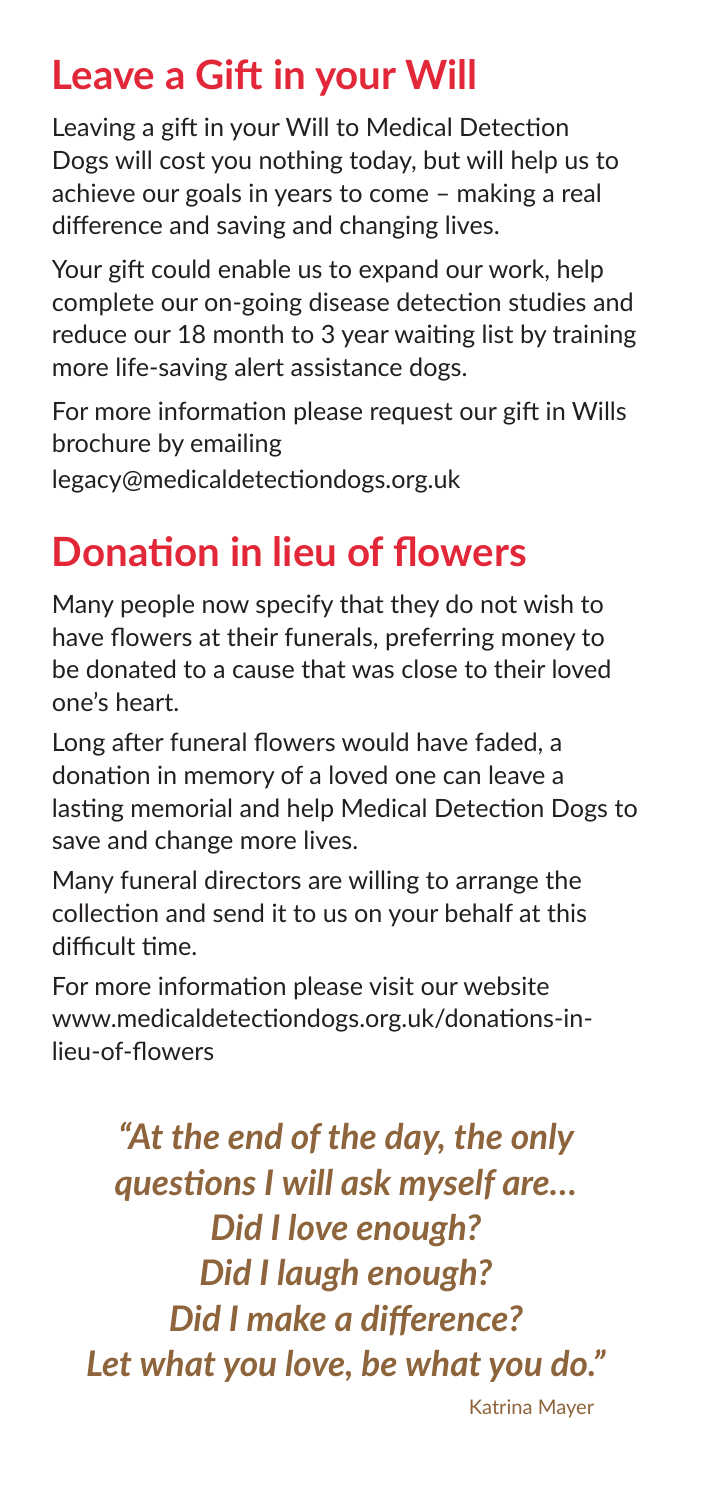

**Mike Turner** March 1965 – August 2016

*"When Mike passed away, we knew that he would want his legacy to make a difference. As a family, we are very proud of Mike and all that he has achieved and it has been a real comfort to see his money being put to such fabulous use."*

## **Tribute Funds**

This is a wonderful way to celebrate the life of someone you care about whilst supporting Medical Detection Dogs. A Tribute fund allows friends and family to donate to commemorate a birthday, family celebration or a special anniversary. Your fund will be a lasting tribute to the life of someone you love, helping to keep their memory alive.

You can personalise your page by adding photographs and stories of your loved one. Once your page has been created, you can forward the link to all your contacts who can donate in their own time. The money comes directly through to us and includes Gift Aid for those donors who are UK tax payers.

Setting up an online memorial page is easy; go to www.justgiving.com and set up a page 'Remembering Someone.'

For more information please visit our website www.medicaldetectiondogs.org.uk/tribute-fund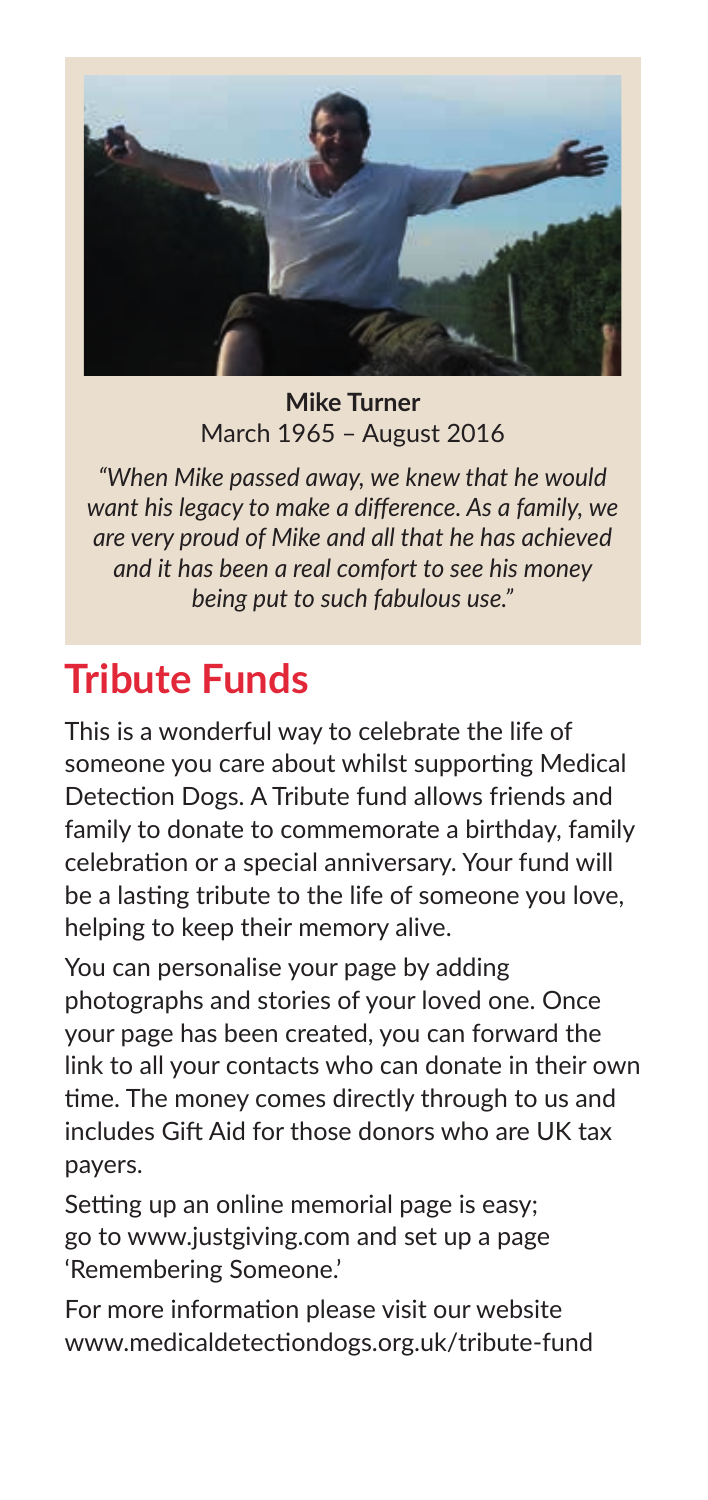#### **How your gift will make a difference**

Medical Detection Dog's work is much needed. One in two born after 1960 will be affected by cancer during their lifetime; diabetes is on the rise and the challenges facing the NHS are well known. We are already making a huge difference to many, but we have the potential to save thousands of lives and transform the future detection of disease by offering a reliable, costeffective and simple solution to early disease detection. As a charity, we rely solely upon the generosity and good will of the public. Asking your family and friends to make donations to Medical Detection Dogs is a wonderful way to help make a difference to the lives of many.